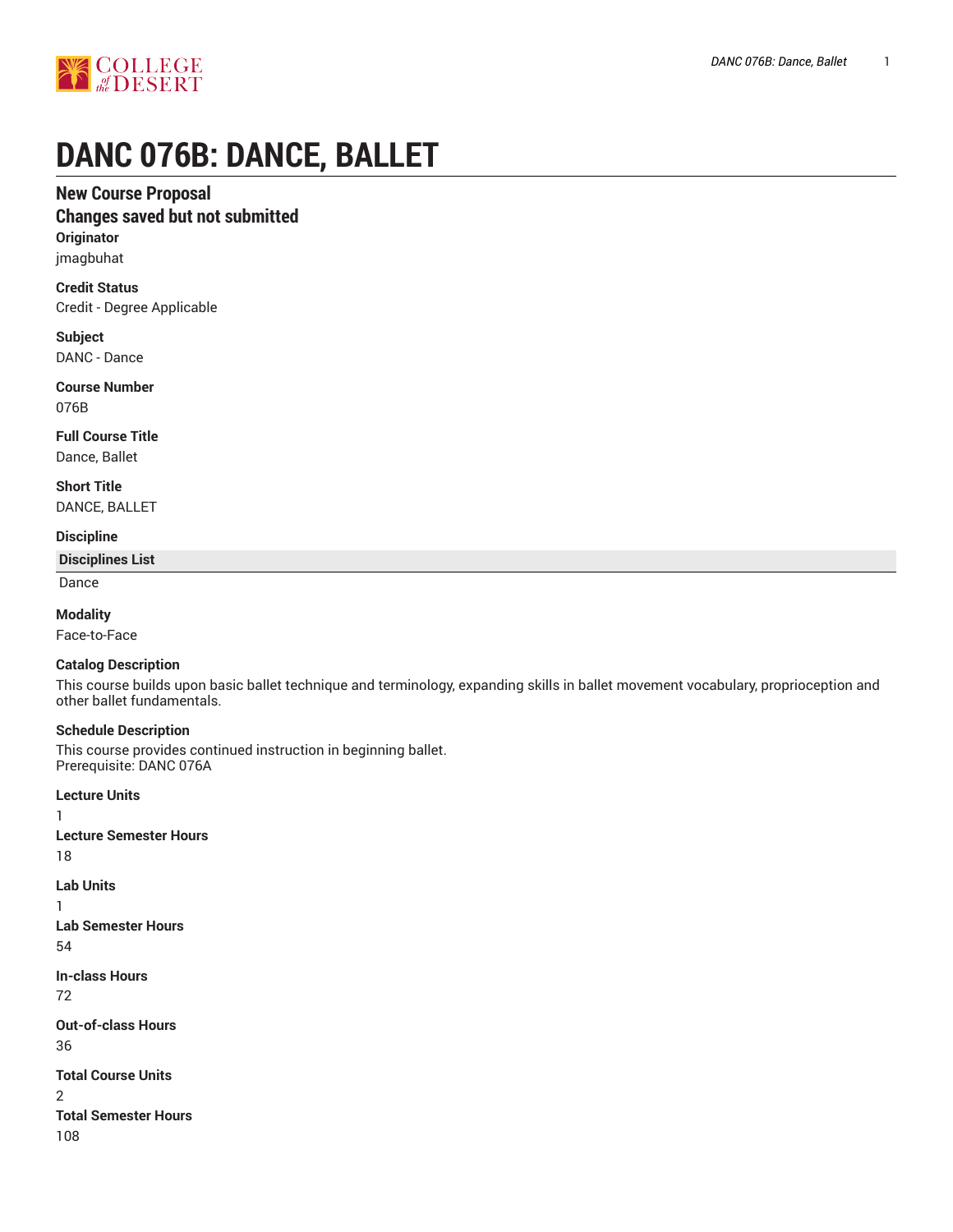

# **Prerequisite Course(s)**

DANC 076A

# **Required Text and Other Instructional Materials**

**Resource Type** Book **Open Educational Resource**

Yes

**Author** Sandra Noll Hammond

**Title**

Ballet: Beyond The Basics

**Publisher** Waveland Press Inc

**Year** 2011

**College Level** Yes

**ISBN #** 978-1-57766-718-6

## **For Text greater than five years old, list rationale:**

As ballet is an older established art form with few changes in technique and traditions, the text book has maintained relevance. MSJC also uses this text book.

#### **Class Size Maximum**

25

#### **Entrance Skills**

Identify and execute basic ballet steps and terminology: examples include plié- demi and grand- port de bras- devant and derrière, relevé/elevé, piqué, tendu, glissé, degagé, passé, developpé, fondu, rond de jambe à terre, battement, chasé, temps lié, glissade, jêté, assemblé, sissonne, soubresaut, changement, echappé, sousus, pas de bourée, chainé, balancé, waltz, arabesque, attitude and directions of the body - croisé, effacé, ecarté and en face.

#### **Prerequisite Course Objectives**

DANC 076A-Recognize and utilize ballet terminology. DANC 076A-Identify and demonstrate steps of basic ballet movement vocabulary.

#### **Entrance Skills**

Application of basic ballet technique and principles such as turn out, alignment and placement.

#### **Prerequisite Course Objectives**

DANC 076A-Demonstrate proper body positioning and placement.

## **Course Content**

Continued instruction in beginning ballet technique, terminology and fundamentals:

- 1. Proper body alignment
- 2. Body placement
- 3. Enhanced positions of arms and feet
- 4. Discernment and application of movement pattern(s) such as reversing and extrapolations of patterns and combinations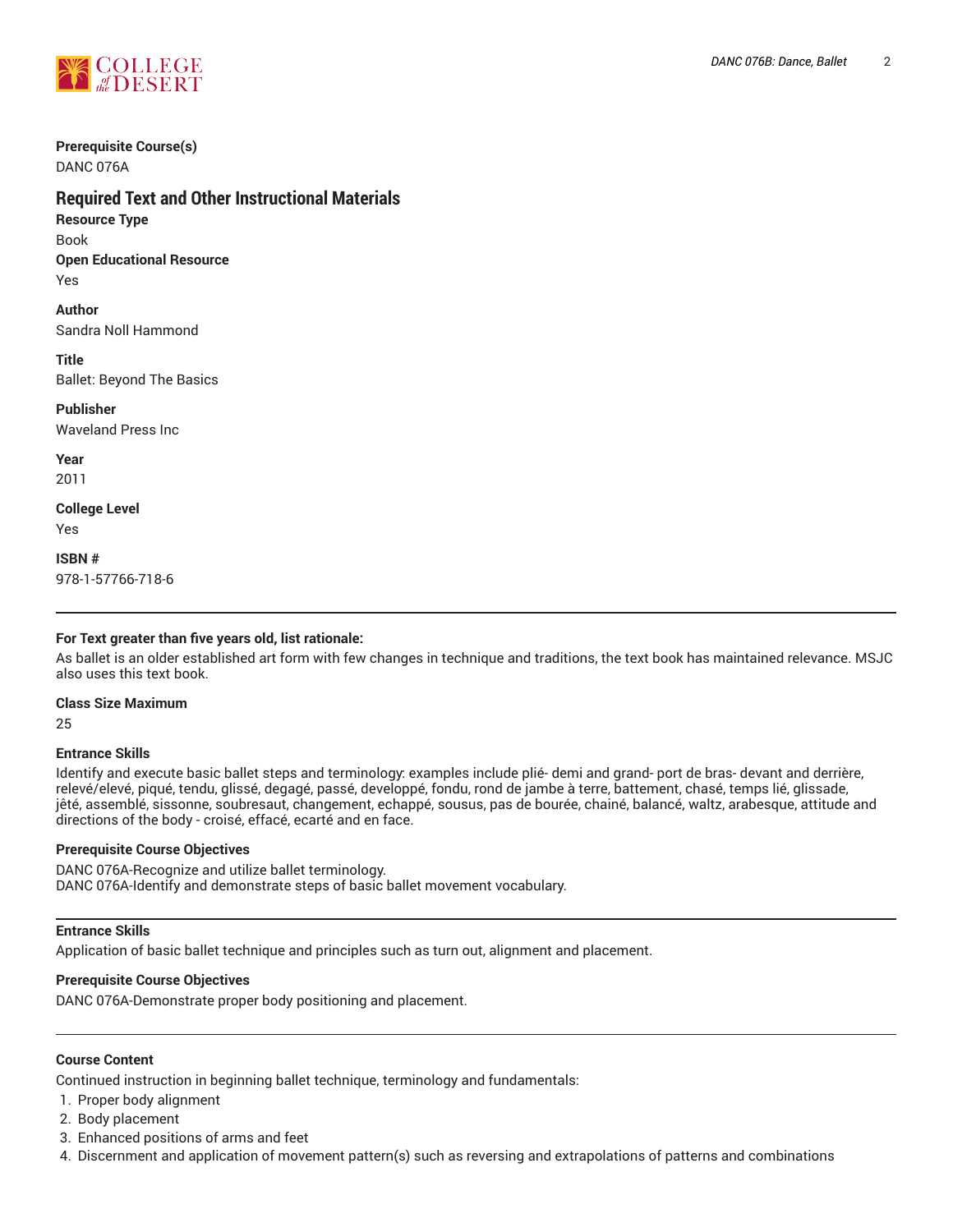

- 5. Barre technique and development
- 6. Center technique and movement exploration
- 7. Across the floor movement exploration and technique
- 8. More complex, ballet movement vocabulary and terminology: includes introduction of grand rond de jambe, fouetté, penchée arabesque, frappé, battu, sur le cou de pied, dessus and dessous, demi contretemps, multiple turns- en d'hors, en de dans, waltz turn, developpéen de dans, arabesque and attitude- promenade, ballonné, ballotté, cabriole, pas de basque, coupé jêté, embôité, directions of the body -epaulé, ecarté, effacé, croisé and en face- more developed petit and grand allegro and adage
- 9. Classical line with more integrated head and body movement and more developed port de bras

#### **Lab Content**

- 1. Execute and practice newly introduced ballet techniques and terminology.
- 2. Explore new patterns and combinations.
- 3. Work in groups to develop creativity and choreography.
- 4. View video examples of classical ballet steps and choreography.

#### **Course Objectives**

|             | <b>Objectives</b>                                                                                                                            |
|-------------|----------------------------------------------------------------------------------------------------------------------------------------------|
| Objective 1 | Identify and demonstrate new steps within selected ballet vocabulary.                                                                        |
| Objective 2 | Demonstrate a strengthened awareness of one's center with improved body alignment and placement for enhanced<br>grace, fluidity and balance. |
| Objective 3 | Apply more complex movement patterns.                                                                                                        |
| Objective 4 | Create new patterns and combinations using steps from ballet movement vocabulary.                                                            |
| Objective 5 | Improve integration of classical line, musicality and proper technique for more visual aesthetics and artistry.                              |

#### **Student Learning Outcomes**

|           | Upon satisfactory completion of this course, students will be able to:                    |
|-----------|-------------------------------------------------------------------------------------------|
| Outcome 1 | Demonstrate and identify principles and techniques of classical ballet.                   |
| Outcome 2 | Create, execute and apply ballet movement vocabulary and patterns in a class performance. |

#### **Methods of Instruction**

| <b>Method</b>                                    | Please provide a description or examples of how each instructional<br>method will be used in this course.                                                                                                                                                                                             |                           |  |
|--------------------------------------------------|-------------------------------------------------------------------------------------------------------------------------------------------------------------------------------------------------------------------------------------------------------------------------------------------------------|---------------------------|--|
| Activity                                         | Students work individually and in groups to practice instructor<br>demonstrated and student created movement phrases.                                                                                                                                                                                 |                           |  |
| Participation                                    | Students participate in group and individual activities that include<br>barre, center and across the floor ballet movement vocabulary while<br>applying proper principles and techniques to the movement. Students<br>also participate in discussion of these activities.                             |                           |  |
| Observation                                      | Instructor observes students' progress in individual and groups'<br>activities. Students observe instructor demonstrations and peers,<br>individually and as groups, during barre, center, across the floor and<br>conditioning activities. Students view video presentations.                        |                           |  |
| Lecture                                          | Instructor offers relevant information before, during and after the student<br>activities for instruction to emphasize principles of good technique<br>and how to attain or apply those principles. General lecture on relevant<br>history of ballet and contributions of significant choreographers. |                           |  |
| Demonstration, Repetition/Practice               | Instructor demonstrates movement, students model, recreate and refine<br>the movement by practicing through repetition and conditioning the<br>body.                                                                                                                                                  |                           |  |
| <b>Methods of Evaluation</b>                     |                                                                                                                                                                                                                                                                                                       |                           |  |
| <b>Method</b>                                    | Please provide a description or examples of how<br>each evaluation method will be used in this course.                                                                                                                                                                                                | <b>Type of Assignment</b> |  |
| Presentations/student demonstration observations | Students create, choreograph and perform a dance<br>in the classical style for a final project. Preparation<br>out of class with performance in class                                                                                                                                                 | In and Out of Class       |  |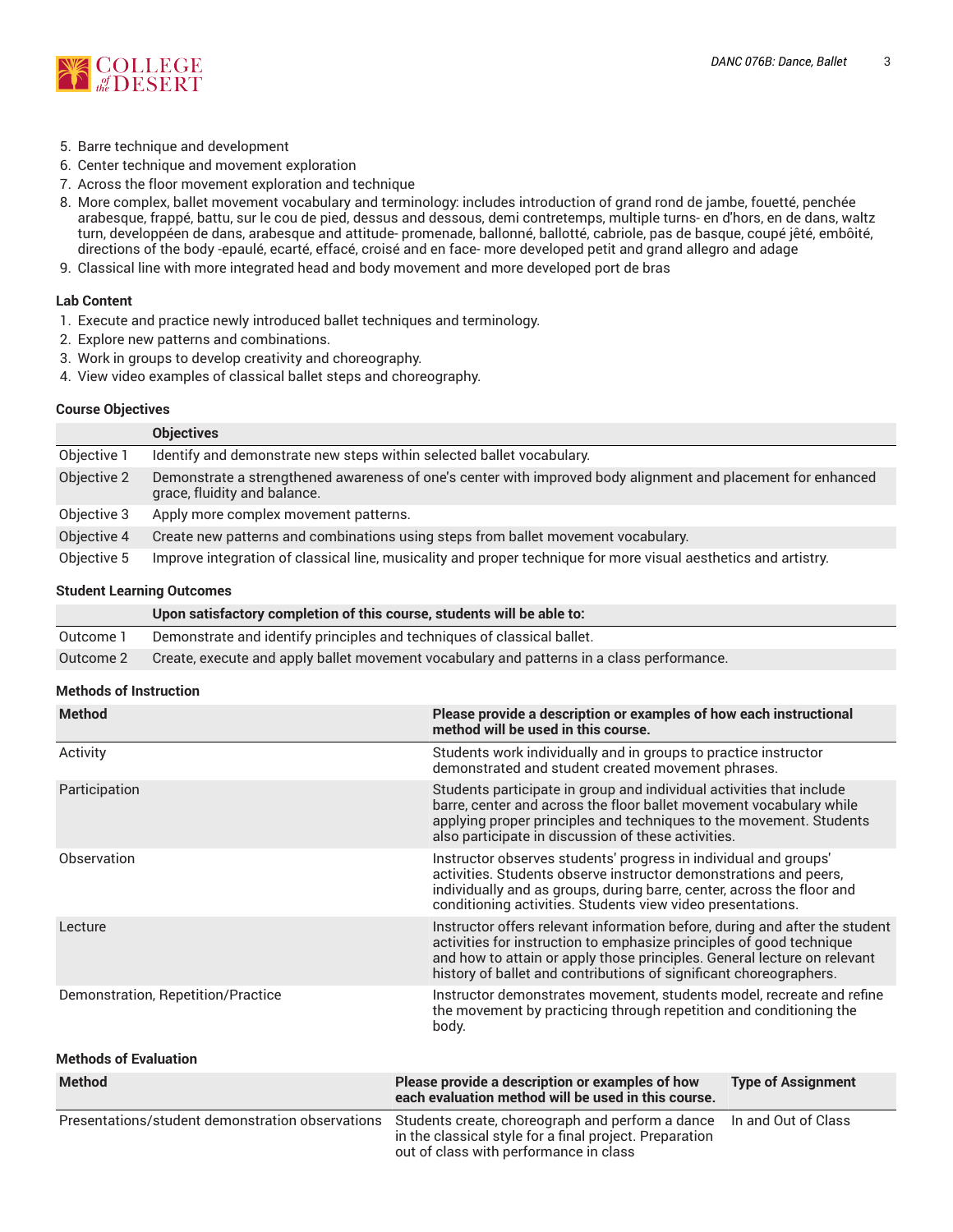

| Written homework                         | Students will view a classical ballet and write a<br>reflection on the content. Students will write a paper<br>on a relevant topic such as the differences between<br>classical and contemporary ballet. Students will<br>write a self reflection of the process of creating and<br>performing their projects. Homework done out of<br>class with discussion of material in class. | In and Out of Class |
|------------------------------------------|------------------------------------------------------------------------------------------------------------------------------------------------------------------------------------------------------------------------------------------------------------------------------------------------------------------------------------------------------------------------------------|---------------------|
| Student participation/contribution       | Students participate in every class in barre, center<br>and across the floor activities; instructor assesses<br>progress. Students will work with other students, in<br>groups and individually, during classroom activities<br>and homework assignments/ projects with a written<br>reflection of these activities.                                                               | In and Out of Class |
| Group activity participation/observation | In groups, students create and perform<br>combinations and movement patterns. Students<br>observe other groups for commentary and analysis:<br>propose a hypothetical grade and rubric for the<br>activity.                                                                                                                                                                        | In Class Only       |
| Mid-term and final evaluations           | Students have a final exam that includes essay<br>questions, true /false and multiple choice. Students<br>will execute a movement phrase from the French<br>ballet terminology.                                                                                                                                                                                                    | In Class Only       |

#### **Assignments**

#### **Other In-class Assignments**

- 1. Practice and execute techniques for barre and center exercises for refinement of movement.
- 2. Combine ballet steps to create new patterns.
- 3. Condition the body for improved strength, body positioning and execution of steps.
- 4. Work in groups to enhance learning and creativity for a given task (ex: create 16 count petit allegro).
- 5. Work with peers or individually on final project.

#### **Other Out-of-class Assignments**

- 1. Practice techniques for barre and center exercises.
- 2. Practice combining ballet steps to create new patterns.
- 3. Written assignments exploring ballet technique, history, theories and relevant topics such as the differences between classical and contemporary ballet.
- 4. Written reflection on a viewed classical ballet.
- 5. Continue to daily condition the body for improvement and application of ballet principles and techniques.
- 6. Choreograph a short classical ballet dance for final project with a written self reflection on the process of creating and performing the project.

#### **Grade Methods**

Letter Grade Only

## **MIS Course Data**

**CIP Code** 50.0302 - Ballet.

#### **TOP Code**

100800 - Dance

**SAM Code** E - Non-Occupational

**Basic Skills Status** Not Basic Skills

**Prior College Level** Not applicable